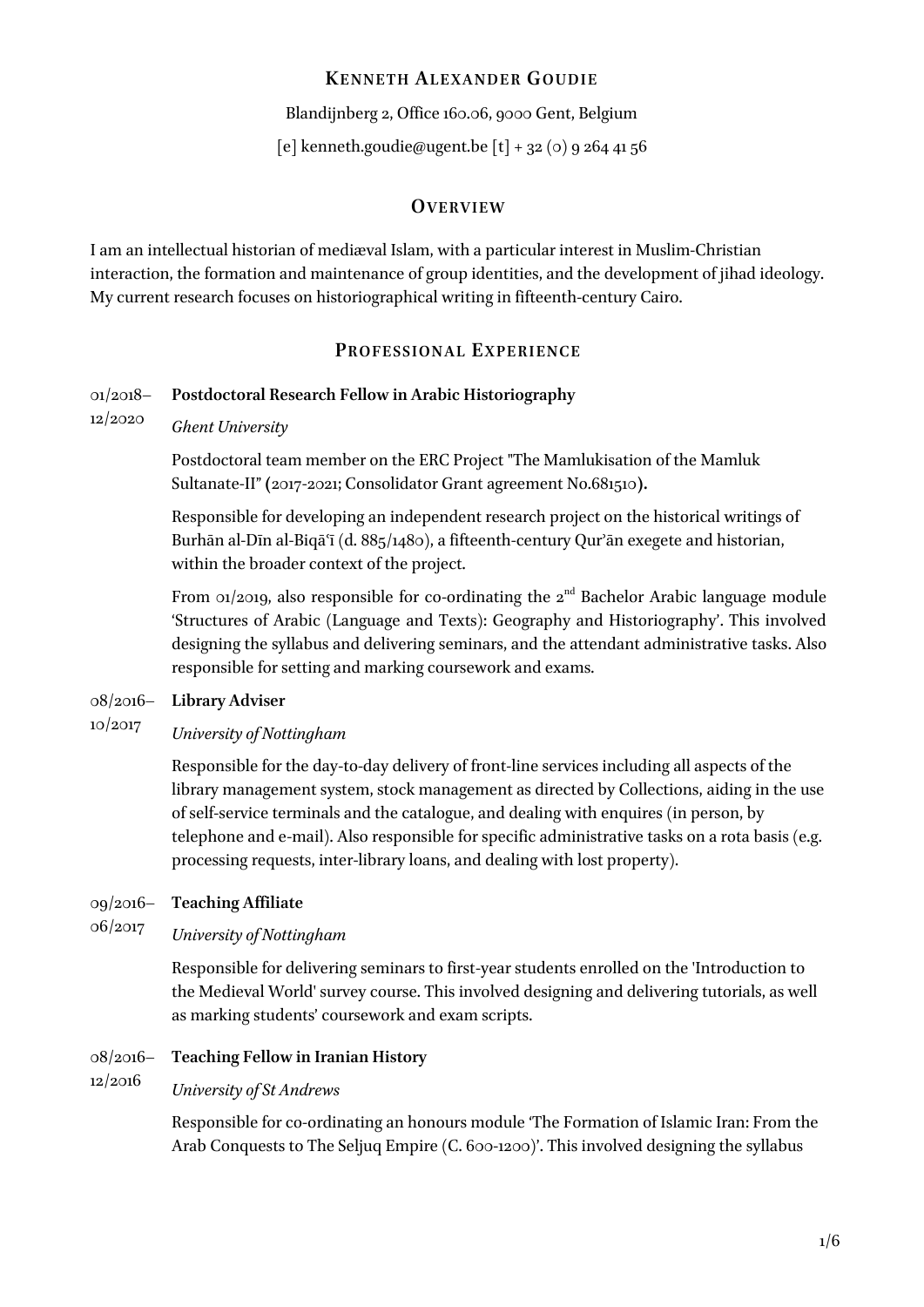and delivering seminars, and the attendant administrative tasks. Also responsible for setting and marking coursework and exams.

#### 06/2016– **Residential Assistant, The International Summer Programme**

07/2016 *University of St Andrews*

> Responsible for academic support and pastoral care of the students enrolled in the International Summer Programmes at the University of St Andrews. The students (aged 15- 17) take part in an intensive academic programme which focuses on their chosen discipline, as well as introducing them to the various facets of university life.

01/2014– **Teaching Assistant**

### 05/2016 *University of St Andrews*

Responsible for designing and delivering tutorials to second-year undergraduates enrolled on the 'Introduction to Middle Eastern History' module, which covered the Middle East from Late Antiquity to the Arab Spring. This included not only Islamic but also Sasanian and Byzantine history. Additionally, it involved elements of art history and literary studies. Also responsible for marking the students' coursework and exam scripts.

# **EDUCATION**

### 09/2012– **Ph.D. in Mediæval History**

11/2016 *University of St Andrews*

'The [Reinvention of Jihād in Twelfth](https://research-repository.st-andrews.ac.uk/handle/10023/12019)-century al-Shām'

Supervisor: Dr Angus Stewart

Internal Examiner: Prof. Carole Hillenbrand External Examiner: Prof. Paul M. Cobb Committee Convenor: Prof. Andrew Peacock

- 09/2011– **M.Litt in Mediæval History (Distinction in Coursework)**
- 11/2012 *University of St Andrews*

'Contextualising Philosophy: The Debate over Metaphysics within Islamic Intellectualism'

Supervisor: Dr Angus Stewart

09/2007– 06/2011 **M.A. in History (First Class Honours)** *University of St Andrews*

'The Eschatological Significance of the First Crusade to the Islamic World'

Supervisor: Dr Tim Greenwood

# **TEACHING EX PERIEN CE**

11/2017– Associate Fellow, *The Higher Education Academy*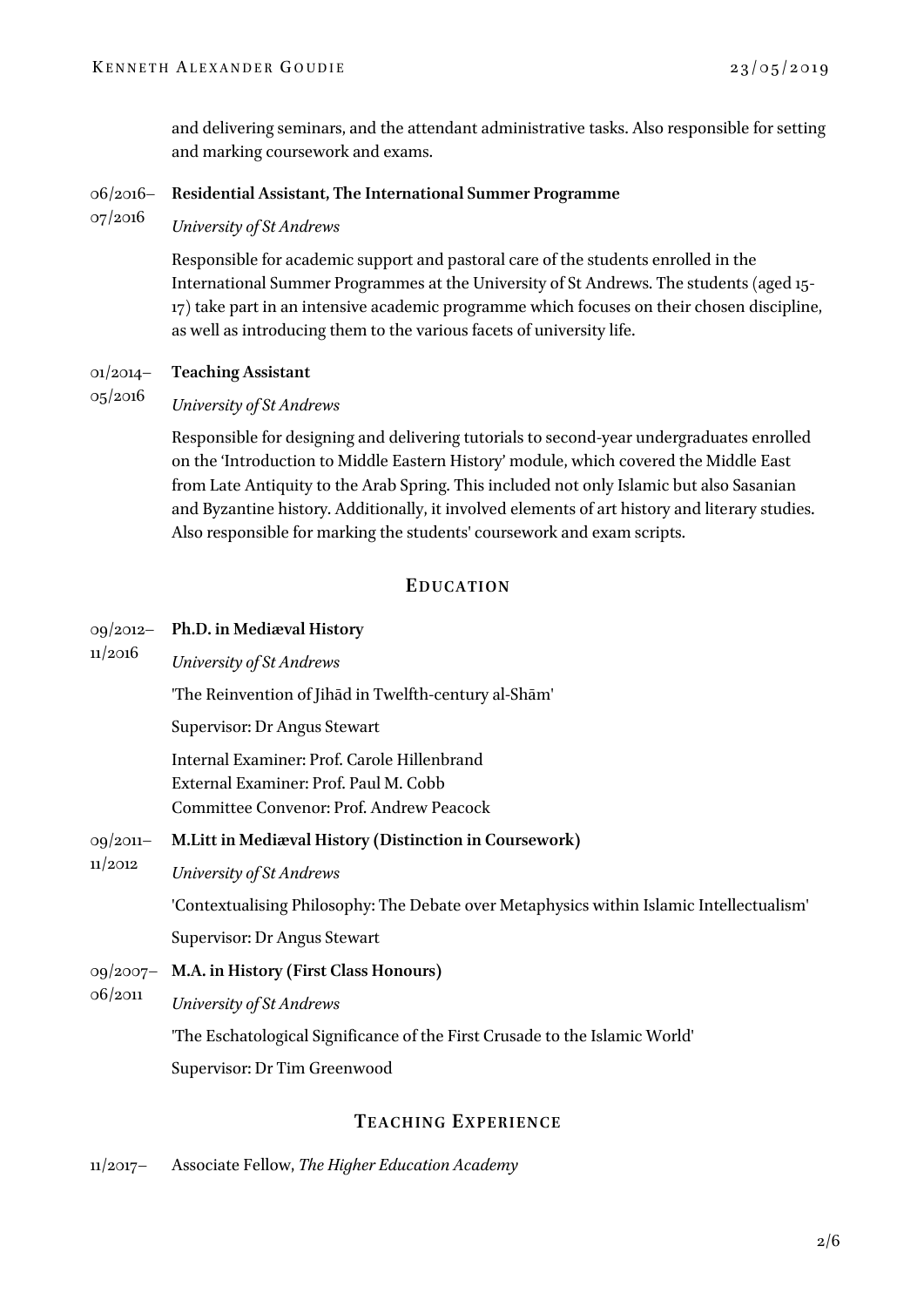## **AS LE C T U R E R-I N-C H A R G E**

- 01/2019– **Structures of Arabic (Language and Texts): Geography and Historiography**  $[2<sup>nd</sup>Bachelor Level]$ *Ghent University*
- 08/2016– 12/2016 **The Formation of Islamic Iran: From the Arab Conquests to The Seljuq Empire (c. 600- 1200)** [Honours Level] *University of St Andrews*

## **AS MO D U L E TU T O R**

- 09/2016– **Introduction to the Medieval World** [Sub-honours Level]
- 06/2017 *University of Nottingham*
- 01/2013– **Introduction to Middle Eastern History** [Sub-honours Level]
- 05/2016 *University of St Andrews*

# **PUBLICATIONS**

## **MO N O G R A P H S**

2019 *Reinventing* Jihād*:* Jihād *[Ideology from the Conquest of Jerusalem to the Fall of the Ayyūbids](https://brill.com/abstract/title/55395) (c. 492/1099–647/1249)*[. Leiden: Brill, forthcoming.](https://brill.com/abstract/title/55395)

## **PEER-RE V I E W E D CO N F E R E N C E PR O C E E D I N G S**

- 2019 'Al-Biqāʿī's Self-Reflection: A Preliminary Study of the Autobiographical in His *Unwān alzamān*'. In *Proceedings of the Fifth Conference of the School of Mamluk Studies*, edited by Jo Van Steenbergen and Maya Termonia. Leiden: Brill, submitted for peer review.
- 2019 'The Exemplary *Mujāhid*: Ibn ʿAsākir and the Biographical Tradition of Ibn al-Mubārak'. In *Between Saladin and Selim the Grim: Syria under Ayyūbid and Mamlūk Rule*, edited by Reuven Amitai and Bethany J. Walker. Göttingen: V & R Unipress, forthcoming.

## **OT H E R CO N F E R E N C E PR O C E E D I N G S**

- 2019 'Legitimate Authority in the *Kitab al-jihad* of ʿAli b. Tahir al-Sulami'. In *Syria in Crusader Times: Conflict and Co-Existence*, edited by Carole Hillenbrand. Edinburgh: Edinburgh University Press, in press.
- 2019 'Manipulating Dreams: Ibn ʿAsākir's Use of Dream in his Biographical Notice of Ibn al-Mubārak'. In *Egypt and Syria in the Fatimid, Ayyubid and Mamluk Eras IX*, edited by K. D'hulster, G. Schallenbergh, and J. Van Steenbergen, 71–80. Leuven: Peeters, 2019.

## **EN C Y C L O P A E D I A EN T R I E S**

2019 'Historiography, Arabic [1100-1500]', in the *Encyclopaedia of Islam*, THREE, edited by Kate Fleet, Gudrun Krämer, Denis Matringe, John Nawas, and Everett Rowson. Leiden: Brill, in press.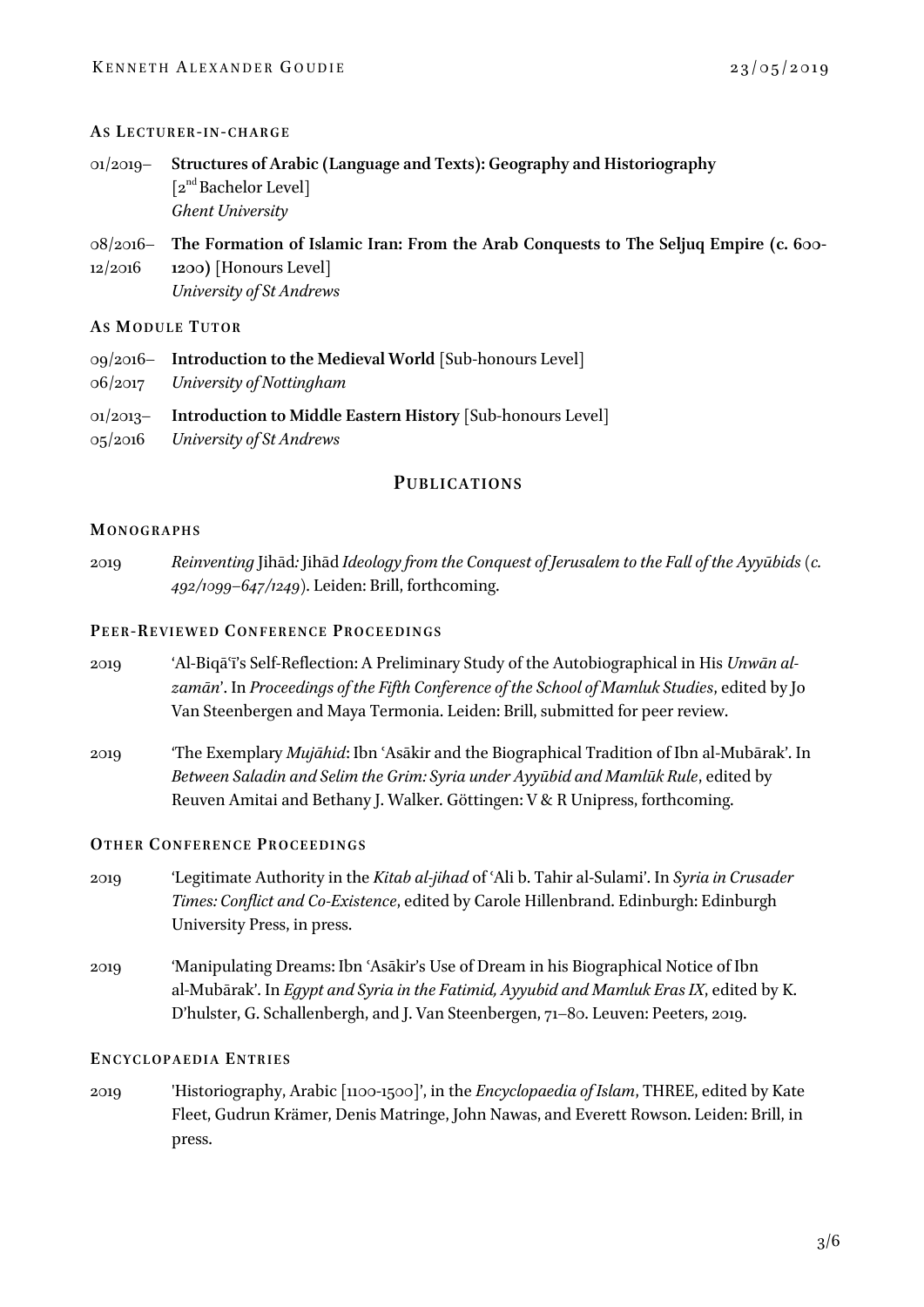# **CONFERENCE AND WORKSHO P PAPER S**

| 2015                               | <b>School of History Postgraduate Language Bursary</b>                                                                                                                                                | £1,000 |  |  |
|------------------------------------|-------------------------------------------------------------------------------------------------------------------------------------------------------------------------------------------------------|--------|--|--|
| <b>Dates</b>                       | <b>Funding Details</b>                                                                                                                                                                                | Amount |  |  |
| <b>GRANTS AND FUNDING RECEIVED</b> |                                                                                                                                                                                                       |        |  |  |
| 06/2014                            | 'al-Sulamī, al-Ghazālī, and Jihād al-nafs', The 2 <sup>nd</sup> Annual Symposium on Mediæval and<br>Renaissance Studies, University of St. Louis                                                      |        |  |  |
| 07/2014                            | 'The Eschatology of al-Sulami', The 21 <sup>st</sup> Leeds International Medieval Congress, University of<br>Leeds                                                                                    |        |  |  |
| 05/2015                            | 'Manipulating Dreams: Ibn 'Asākir's use of dream in his biography of Ibn al-Mubārak', The 23rd<br>Colloquium on the History of Egypt and Syria in the Fatimid, Ayyūbid, and Mamlūk Eras, KU<br>Leuven |        |  |  |
| 07/2015                            | Jihād in al-Shām: Ibn 'Asākir and the Biographical Tradition of Ibn al-Mubārak', Between<br>Saladin and Selim the Grim: Syria under Ayyūbid and Mamlūk Rule, University of Bonn                       |        |  |  |
| 04/2016                            | 'Contextualising al-Sulamī: The Role of the Ruler in his Kitāb al-jihād', The History of Syria,<br>1099-1250: Conflict and Co-existence, University of St Andrews                                     |        |  |  |
| 04/2016                            | 'Between Ibn al-Mubārak and al-Ghazālī: al-Sulamī and jihād al-nafs', The Third Annual<br>Conference of the British Association for Islamic Studies, University of London                             |        |  |  |
| 07/2017                            | 'A 'Syrian' Doctrine of Jihād? Scholarly Migration and Jihād in the Eighth Century', The<br>British Society for Middle Eastern Studies Conference 2017, University of Edinburgh                       |        |  |  |
| O7/2O18                            | 'Al-Biqā'i's Self-Reflection: A Preliminary Study of the Autobiographical in his 'Unwan<br>al-zamān', The Fifth Conference of the School of Mamluk Studies, Ghent University                          |        |  |  |
| 12/2018                            | 'How to Make it in Cairo: The Strategies of Advancement of Burhān al-Dīn al-Biqā'i',<br>Fifteenth-century Arabic Historiography: Historicising Authors, Texts, and Contexts, Ghent<br>University      |        |  |  |
| 03/2019                            | 'Building a Network: al-Biqā'i's Marital Manoeuvring', Professional Mobility in the Islamic<br>Lands (900-1600): 'Ulamā', Udabā', and Administrators, School of Oriental and African<br>Studies       |        |  |  |
| 06/2019                            | 'A Tale of Two Dawadars: Al-Biqa'i's Narrative Construction of Inal's Court', The Sixth<br>Conference of the School of Mamluk Studies, Waseda University                                              |        |  |  |
| 07/2019                            | 'A Tale of Two Dawadars: Al-Biqa'i's Narrative Construction of Inal's Court', The $23^{rd}$ Leeds<br>International Medieval Congress, University of Leeds                                             |        |  |  |

*University of St Andrews*

2015 **Carnegie Research Grant** *Carnegie Trust for the Universities of Scotland* £1,000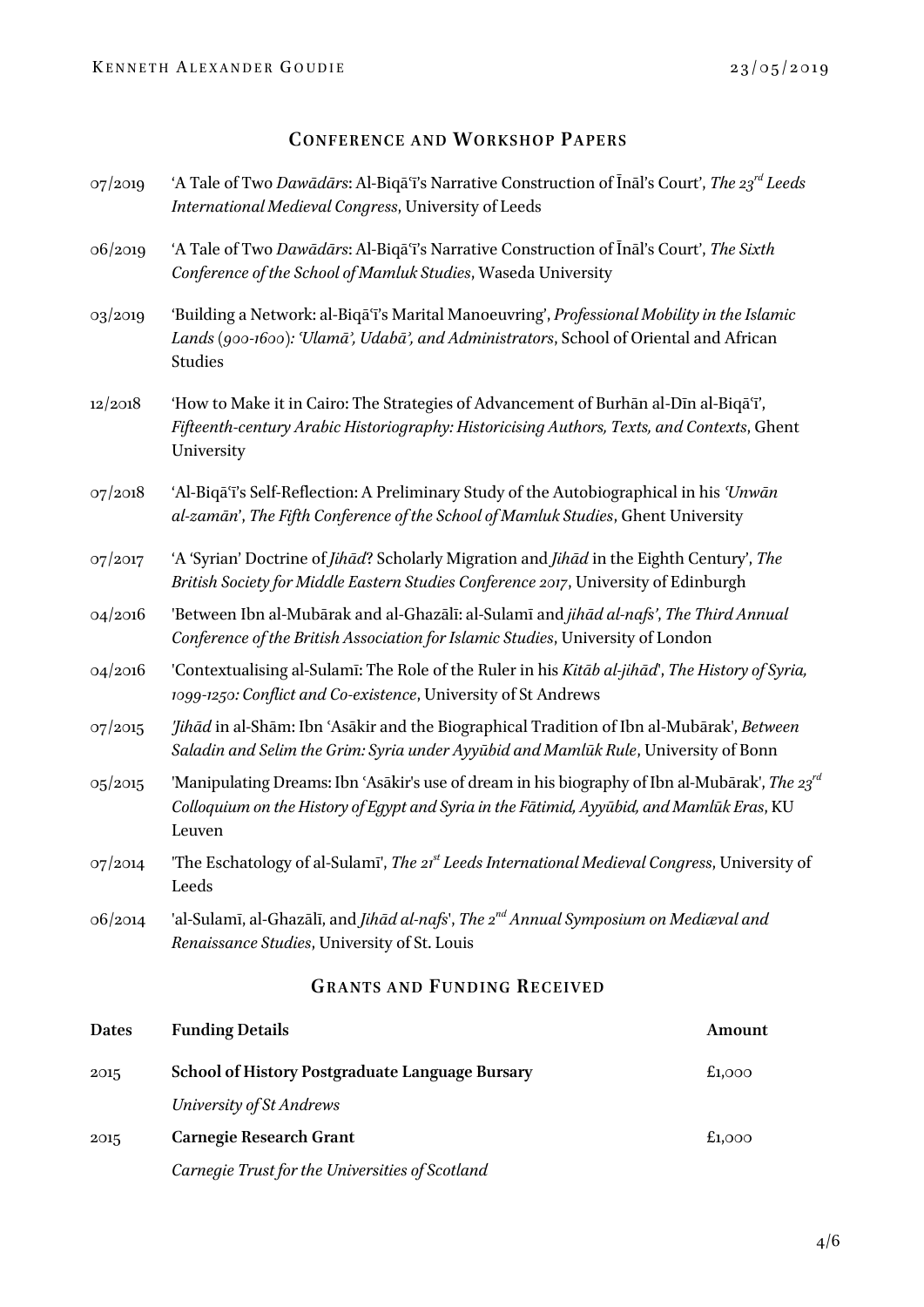## KENNETH ALEXANDER GOUDIE  $23/05/2019$

| 2014                     | <b>Carnegie Travel Bursary</b>                             | £625       |
|--------------------------|------------------------------------------------------------|------------|
|                          | Carnegie Trust for the Universities of Scotland            |            |
| $09/2012-$<br>09/2015    | Carnegie Ph.D. Fellowship                                  | £46,348    |
|                          | Carnegie Trust for the Universities of Scotland            |            |
|                          | <b>AHRC Ph.D. Fellowship</b>                               |            |
|                          | University of St Andrews (Declined in favour of Carnegie). |            |
|                          | <b>AHRC Ph.D. Fellowship</b>                               |            |
|                          | University of Birmingham (Declined in favour of Carnegie). |            |
| <b>Total</b><br>Received |                                                            | £48,973.00 |

# **SERVICE AND PR OFES SIONAL MEMBE RSHIP S**

- 03/2019– Anonymous Reviewer, *Speculum*
- 07/2017– Anonymous Reviewer, *Brill Publishers*
- 01/2015– Fellow, *British Society for Middle Eastern Studies*

# **CONTINUING PRO FES SIONAL DEVELO PMEN T**

- 07/2018 **Intensive Course: Digital Islamic Humanities** *Ghent University*
- 03/2017– **Associate Teacher's Programme**
- 11/2017 *University of Nottingham*
- 01/2014 **Assessment and Academic Misconduct: An introduction**  *University of St Andrews*
- 01/2014 **Tutoring in the Arts: An introduction** *University of St Andrews*

# **PUBLIC ENGAGEMEN T AND OUTREA CH**

- 08/2018– **Producer and Host,** *[Dawla: New Histories of the Mediæval Middle East](https://soundcloud.com/dawla-new_histories)* [Podcast] *Henri Pirenne Institute for Medieval Studies, Ghent University* (launching 2019)
- 05/2016 **Historical Expert, 'Medieval Mayhem'**  *The Museum of the University of St Andrews*

# **ACADEMIC PRIZES**

2011 **Dean's List Award for Academic Excellence** *University of St Andrews*